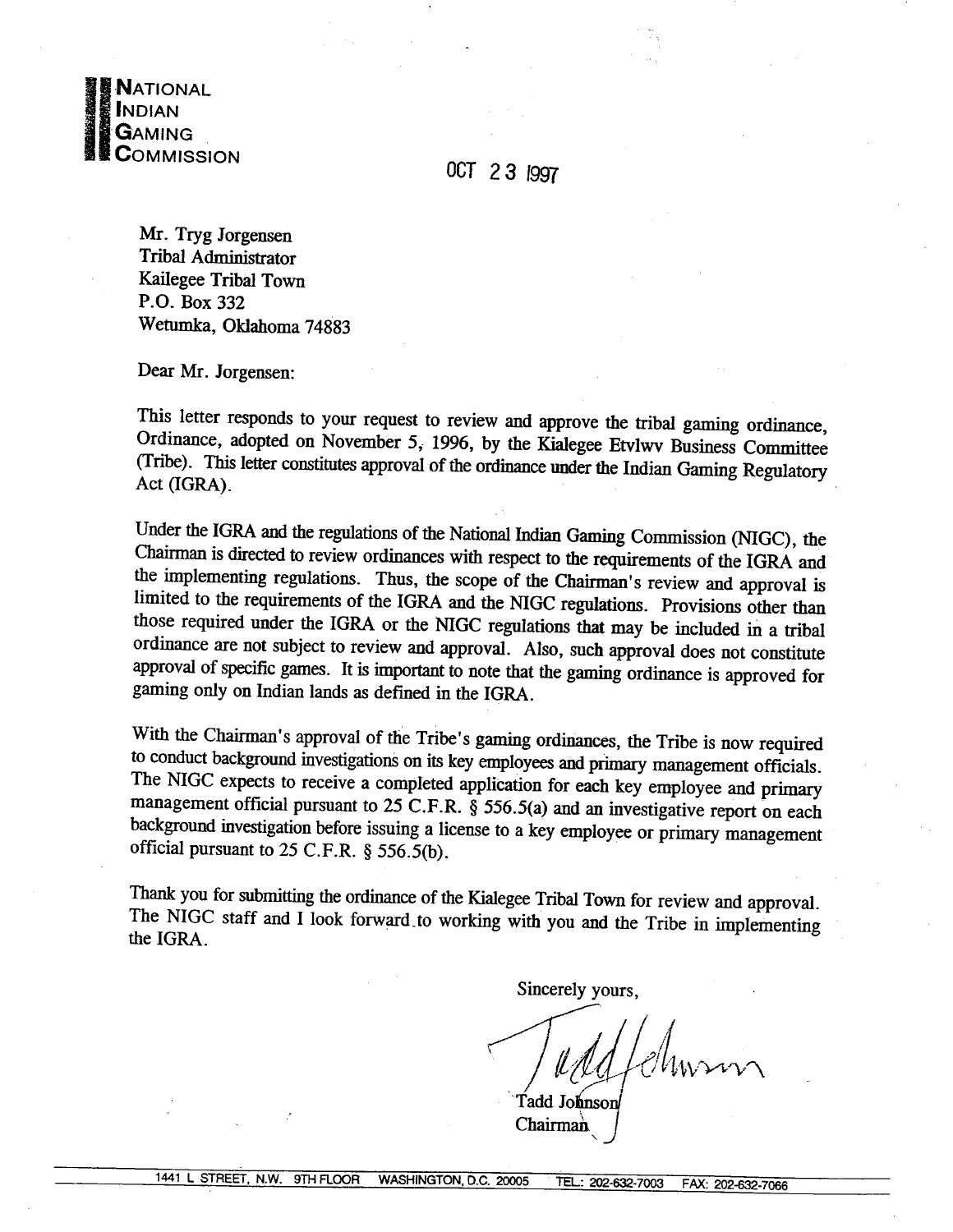**KlAtEGEE ETVLWV** '

OlWA **Constitution Rotified June I** 2. **194 1** - **OlWA Corporate Charter Rotified Seeember** I **7. 1 942 KIALEGfE TRIBAL TOWN RESOLUTON** 



JUL 28 1997

### **RESOLUTION 11-5-96**

## **A** RESOLUTION OF THE KiALEGEE BUSINESS COMMITTEE ESTABLISHING THE KLALEGEE TRIBAL TOWN GAMING ORDINANCE

- WHEREAS, The Kialegee Etvlwy one of the original towns of the Myskoke Confederacy, was organized pursuant to the provisions of the Oklahoma Indian Welfare Act of June 26, 1936 (49 Stat. 1967); and,
- WHEREAS, The Kialegee Mekko in 1796 did sign on June 29th the treaty of peace with the United States; and,
- WHEREAS, The Kialegee having passed a Gaming Ordinance to comply with IGRA (Indian Gaming Regulatory Act) during the Administration of Johnny Billy which was filed before the implementation of the IGRA.

### **NOW** THEREFORE BE IT RESOLVED,

The Kialegee Business Committee does issue a Gaming Ordinance designed from IGRA recommendations for compliance with the IGRA.

We, the undersigned officers of the Kialegee **Etviwv** Business Committee, do hereby certify that the foregoing Resolution No. 11-5-96 was duly adopted on the 5th day of November, 1996, by a vote of  $\widehat{\mathcal{O}}$  FOR, **Against**, **Abstaining.** 

ATTEST:<br>Immig Liblard **V** Witness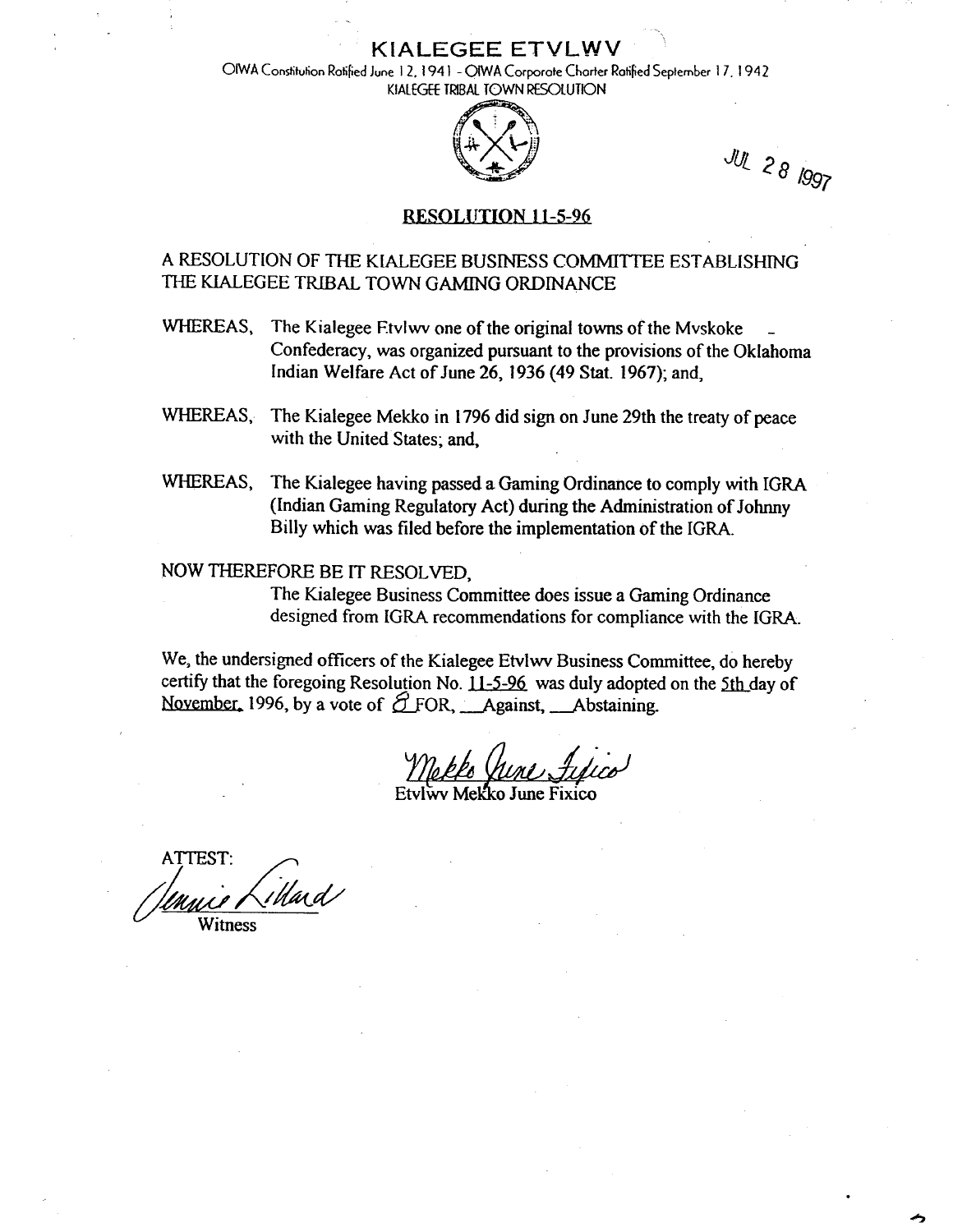

 $\mathcal{W}_{2,\rho}$ 

 $1992$ 

**KIALEGEE ETVLWV** P.O. **Box 3 3 <sup>2</sup>**

**KIALEGEE** TRIBAL TOWN CLASS I1 GAMING ORDINANCE I

### **1.** PurDose

The Kialegee Tribal Town Business Committee (hereinafter "Tribe"), empowered by the Kialegee Tribal Town Constitution and Corporate Charter to enact ordinances, hereby enacts this ordinance in order to set the terms for class 11 gaming operations on tribal lands.

### **11. Gaming Authorized**

Class I1 gaming as defined in the Indian Gaming Regulatory Act, P.L. 100-447, 25 U.S.C. Section 2703 (7) (A) 2 ("IGRA") and by Commission at 25 C.F.R. 502.3 (as published in the Federal Register at 57 FR 12382-12393, April 9, 1992) is hereby authorized.

#### Ш. **Ownership of Gaming**

The Tribe shall have the sole propriety interest in and responsibility for the conduct of any **gaming** operation authorized by this ordinance [unless the Tribe elects to allow individually owned gaming 3.

## *<u>IV.* Use of Gaming Revenue</u>

A. Net revenues from class 11 gaming shall be used only for the following purposes: to fund tribal government operations and programs; provide for the general welfare of the tribe and its members; promote tribal economic development; donate to charitable organizations; or help fund operations of local government agencies.

**B.** If the Tribe elects to make per capita payments to tribal members, it shall authorize such payments only upon approval of a plan submitted to the Secretary of the Interior under 25 U.S.C. 2710 (b) **(3).4** 

### **V. Audit**

 $\mathbf{I}$  $\overline{2}$ 

A. The Tribe shall cause to be conducted annually an independent audit of gaming operations and shall submit the resulting audit reports to the National Indian Gaming Commission.

**<sup>1</sup>Except as noted in footnotes. the same requirements apply for a class <sup>111</sup>gaming ordinance.** 

**2 For class I11 gaming, the appropriate reference is 25 U.S.C. Section 2703 (8).**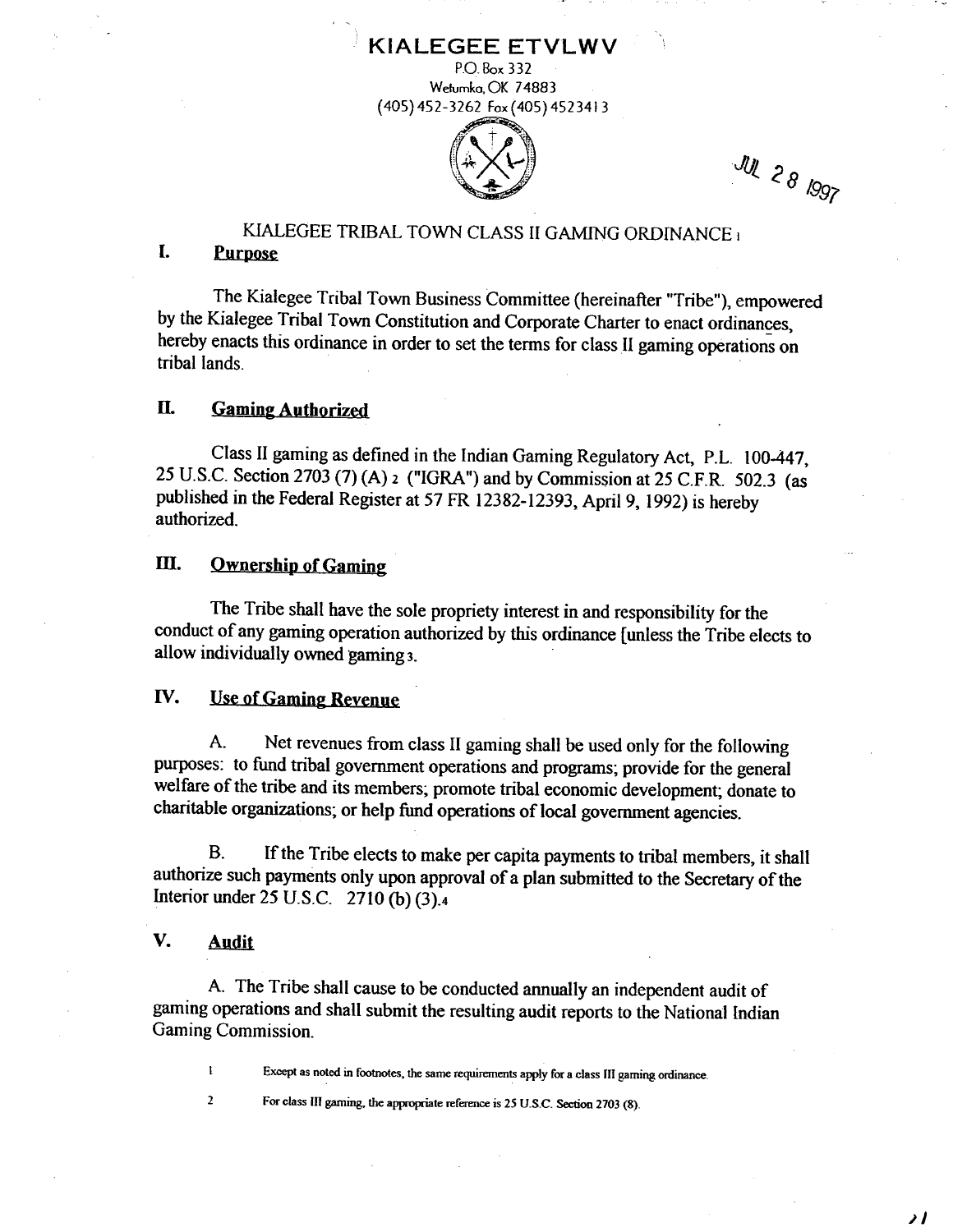**<sup>4</sup>Guidelines to GOV& the Review and Approval of Per Capita Payments, memorandum to All Area Directors**  from the Assistant Secretary - Indian Affairs, December 21, 1992.

# VI. Protection of the Environment and Public Health and Safety

Class **I1** gaming facilities shall be constructed, maintained and operated in **a**  manner that adequately protects the environment and the public health and safety.

# **VII.** Licenses for Key Employees and Primary Management Officials

The Tribe shall ensure that the policies and procedures set out in this section are implemented with respect to key employees and primary management officials employed at any class II gaming enterprise operated on Indian lands:

#### $A<sub>1</sub>$ Definitions

For the purposes of this section, the foIlowing definitions apply:

- 1. Key employee means  $\epsilon$ 
	- (a) **A** person who performs one or more of the following functions:
		- (1) Bingo Caller;
		- (2) Counting room supervisor
		- (3) Chief of security;
		- (4) Custodian of gaming supplies or cash;
		- (5) Floor manager;
		- (6) Pit boss;
		- (7) Dealer;
		- (8) Croupier;
		- (9) Approver of credit; or
		- (10) Custodian of gambling devices including persons with access to cash and accounting records within such devices;
	- (b) If not otherwise included, any other person whose total cash compensation is in excess of **\$50,000** per year; or
	- (c) If not otherwise included, the four most highly compensated persons in the gaming operation.

#### $2.$ Primary management official means

- (a) The person having management responsibility for a management contract;
- **(b)** Any person who has authority;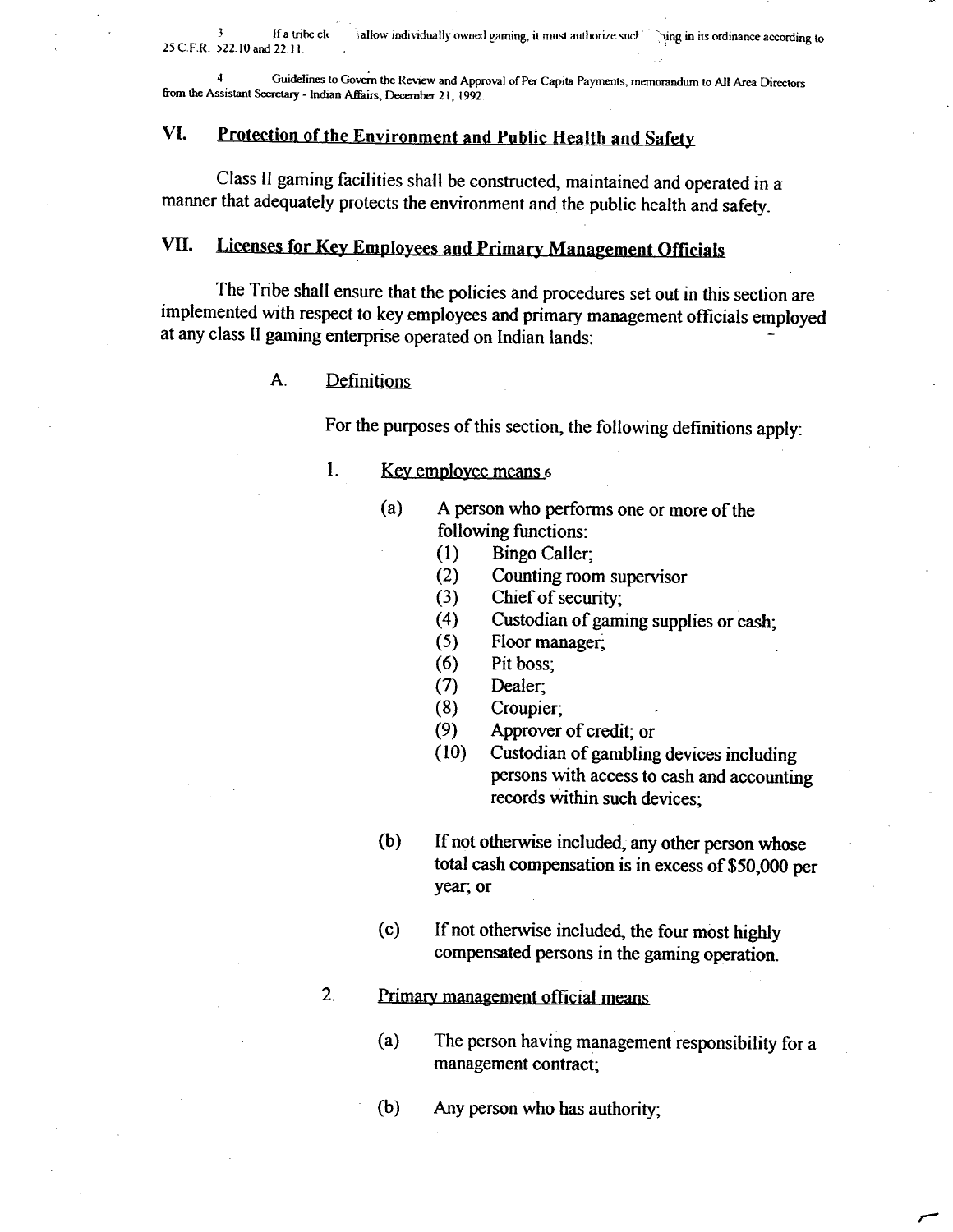- (1) To hire and fire employees; or
- (2) To set up working policy for the gaming operation ;or
- (c) The chief financial oficer or other person who has financial management responsibility.

### B. Application Forms

**1.** The following notice shall be placed on the application form for a key employee or a primary management official before that form is filled out  $\mathbf{b}$  an applicant:

In compliance with the Privacy Act of 1974, the following information is provided: Solicitation of the information on this form is authorized by 25 U.S.C. 2701 et seq. The purpose of the requested information is to determine the eligibility of individuals to be employed in a gaming operation. The information will be used by National Indian Gaming Commission members and staff who have need for the information in the performance of their oficial duties. The information may be disclosed to appropriate Federal, Tribal, State, local, or foreign law enforcement and regulatory agencies when relevant t o civil, criminal or regulatory investigations or prosecutions or when pursuant to a requirement by a tribe or the National Indian Gaming Commission in connection with the hiring or firing of an employee, the issuance or revocation of a gaming license, or investigations of activities while associated with a tribe or a gaming operation. Failure to consent to the disclosures indicated in this notice will result in a tribe's being unable to hire you in a primary management official or key employee position.

The disclosure of your social security Number (SSN) is voluntary. However, failure to supply a SSN may result in errors in processing your application.

- **2.** Existing key employees and primary management officials shall be notified in writing that they shall either:
- a. Complete a new application form that contains a Privacy Act notice; or
- **b.** Sign a statement that contains the Privacy Act notice and consent to the routine uses described in that notice.
- **3.** The following notice shall be placed on the application form for a key employee or a primary official before that form is filled out by an applicant.

A false statement on any part of your application may be grounds for not hiring you, or for firing you after you begin work. Also, you may be punished by fine or imprisonment.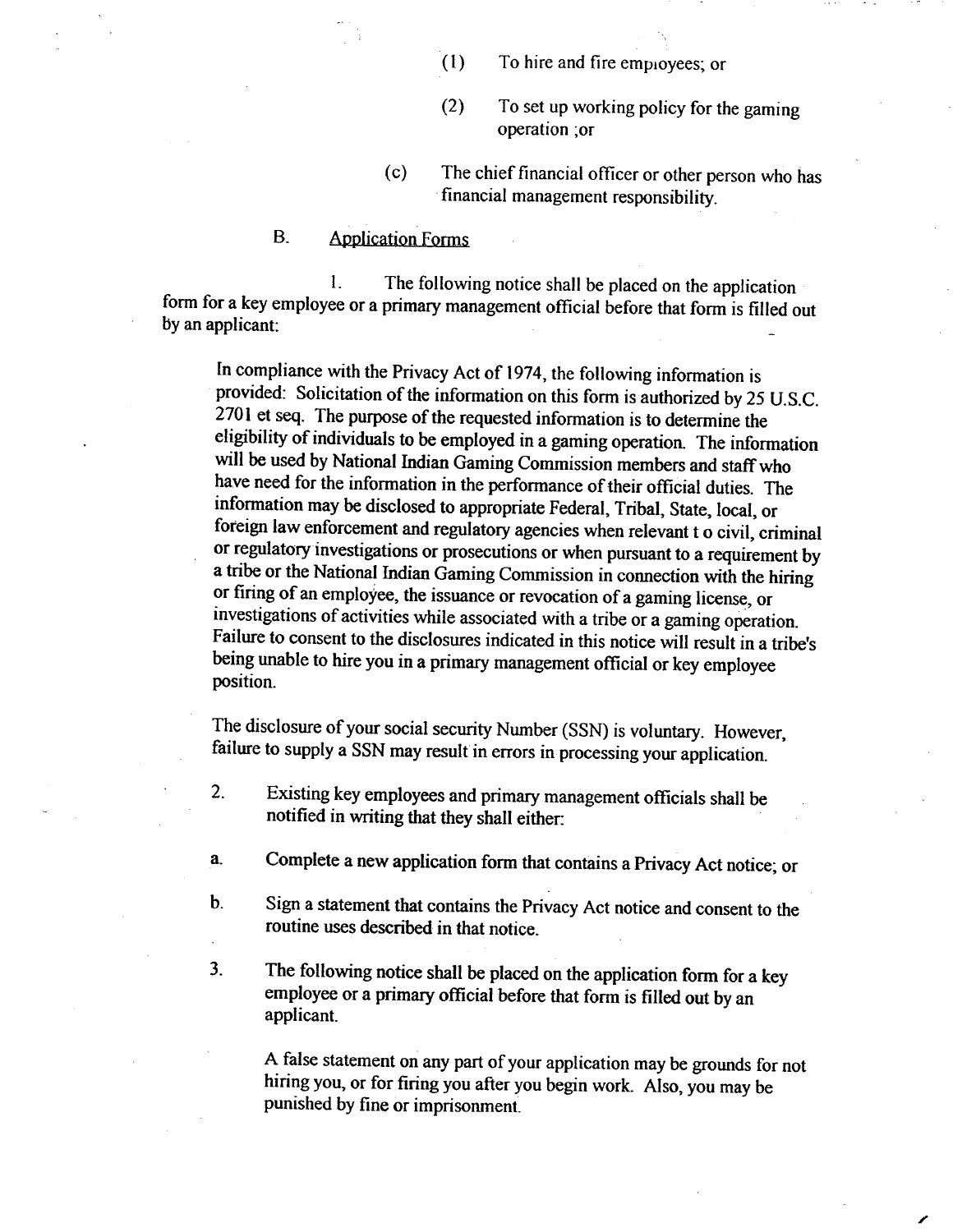(U.S. Code, title 18, section 1001.)

- **4.** The Tribe shall notify in writing existing key employees and primary management officials that they shall either:
- **a.** Complete a new application fonn that contains a notice regarding false statements; or
- b. Sign a statement that contains the notice regarding false statements.
- C. Background Investigations 7
	- **I.** The Tribe shall request from each primary management official and from each key employee all of the following information:
	- **a.** Full name, other names used (oral or written), social security number(s), birth date, place of birth, citizenship, gender, a11 languages (spoken or written);
	- **b.** Currently and for the previous 5 years: business and employment positions held, ownership interests in those businesses, business and residence addresses, and drivers license numbers;
	- c. The names and current addresses of at least three personal references, including one personal reference who **was** acquainted with the applicant during &ch period of residence listed under paragraph **(1) (b)** of this section;
	- d. Current business and residence telephone numbers;
	- *e.* A description of any existing and previous business relationships with Indian tribes, including ownership interests in those businesses;
	- **f A** description of any existing and previous business relationships with the gaming industry generally, including ownership interests in those businesses;
	- g. The name and address of any licensing or regulatory agency with which the person has filed an application for a license or permit related to gaming, whether or not such license or permit was granted;
	- **h.** For each felony for which there is an ongoing prosecution or a conviction, the charge, the name and address of the court involved, and the date and disposition if any;

Unless a tribal-state compact provides that a state has exclusive jurisdiction with respect to conducting **bsckgfWnd investigations and issuing licenses, the backgrwnd investigations and issuing licenses, the backgmund investigation provisions apply to class Ill gaming.** 

Η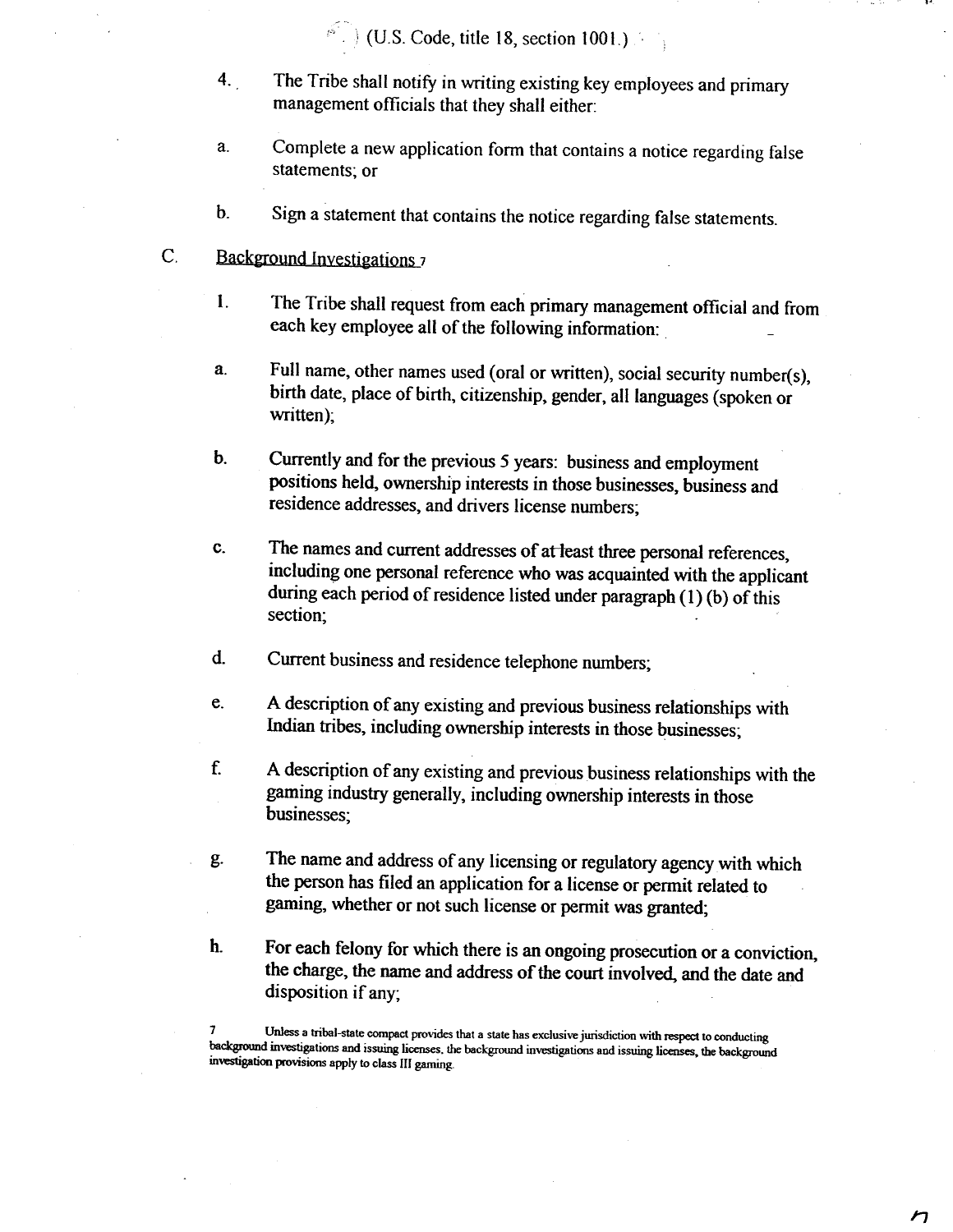- **I. For eac** is demeanor conviction or ongoing mi meanor prosecution (excluding minor traffic violations), within 10 years of the date of the application, the name and address of the court involved and the date and disposition;
- **j-** For each criminal charge (excluding minor traffic charges), whether or not there is a conviction, if such criminal charge is within 10 years of the date of the application and is not otherwise listed pursuant to paragraph (1) (h) or (1) (i) of this section, the criminal charge, the name and address of the court involved and the date and disposition;
- **k.** The name and address of any licensing or regulatory agency with which the person has field an application for an occupational license or permit, whether or not such license or permit was granted;
- 1. **A** current photograph;

m. Any other information the Tribe deems relevant; and

n. Fingerprints consistent with procedures adopted by the Tribe according to 25 **C.F.R. 522.2(h).** 

2. The Tribe shall conduct an investigation sufficient to make a determination under subsection D. below. In conducting a background investigation, the Tribe or its agent shall promise to keep confidential the identity of each person interviewed in the course of the investigation.

#### D. **Eligibility Determination**

The Tribe shall review a person' prior activities, criminal record, if any, and reputation, habits and association to make a finding concerning the eligibility of a key employee or primary management oficial for employment in a gaming operation. If the Tribe determines that employment of the person poses a threat to the public interest or to the effective regulation of gaming, or creates or enhances dangers of unsuitable, unfair, or illegal practices and methods and activities in the conduct of gaming, a tribal gaming operation shall not employ that person in a key employee or primary management official position.

E. Procedures for Forwarding Applications and Reports for Key Employees and<br>Primary Management Officials to the National Indian Gaming Commission

**1.** When a key employee or primary management official begins work at a gaming operation authorized by this ordinance, the Tribe shall forward to the National Indian **Gaming** Commission a completed application for employment and conduct the background investigation and make the determination referred t in subsection D of this section.

2. The Tribe shall forward the report referred to in subsection F of this section to the National Indian Gaming Commission within 60 days after an employee

O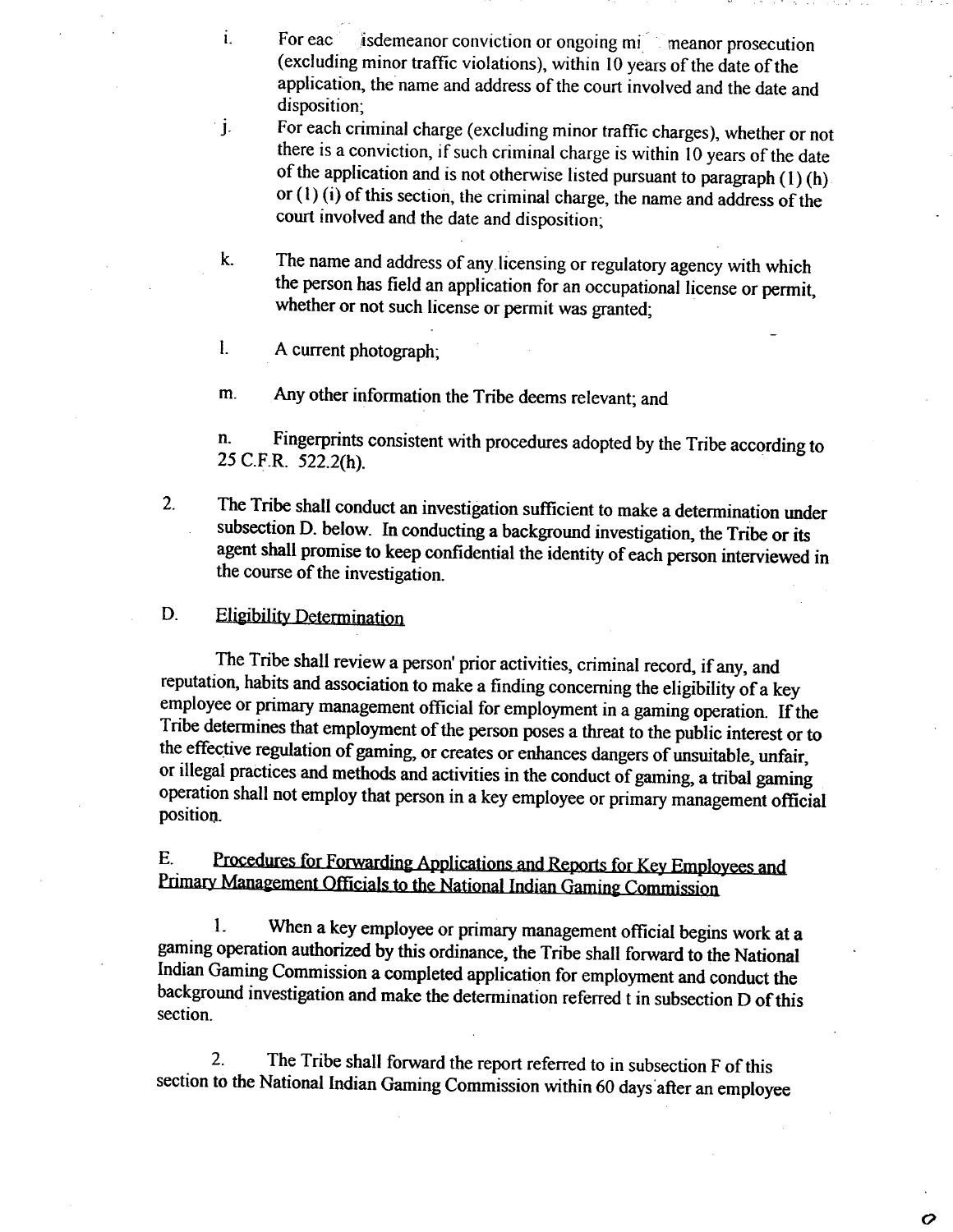begins work or within ' lays of the approval of this ordinance ' the Chairman of the National Indian Gaming Commission.

**3.** The gaming operation shall not employ as a key employee or primary management official a person who does not have a license after 90 days.

# F. **Report to the National Indian Gaming Commission**

**1.** Pursuant to the procedures set out in subsection E of this section, the Tribe shall prepare and forward to the National Indian Gaming Commission an investigative report on each background investigation. An investigative report shall include all of the following:

a. Steps taken in conducting a background investigation;

b. Results obtained;

c. Conclusions reached; and

d. The bases for those conclusions.

2. The Tribe shall submit, with the report, a copy of the eligibility determination made under subsection D of this section.

**3.** If a license is not issued to an applicant, the Tribe:

**a.** Shall notify the National Indian Gaming Commission; and

- b. May forward copies of its eligibility determination and investigative report (if any) to the National Indian Gaming Commission for inclusion in the Indian Gaming Individuals Records System.
- **4.** With respect to key employees and primary management officials, the Tribe shall retain applications for employment and reports (if any) of background investigations for inspection by the Chairman of the National Indian Gaming Commission or his or her designee for no less than three (3) years from the date of termination of employment.

#### G. **Granting a Gaming License**

**1.** If, within thirty (30) day period after the National Indian Gaming Commission receives a report, the National Indian Gaming Commission notifies the tribe that it has no objection to the issuance of a license pursuant to a license application filed by a key employee or a primary management oficial for whom the tribe has provided an application and investigative report to the National Indian Gaming Commission, the Tribe may issue a license to such applicant.

 $\boldsymbol{Q}$